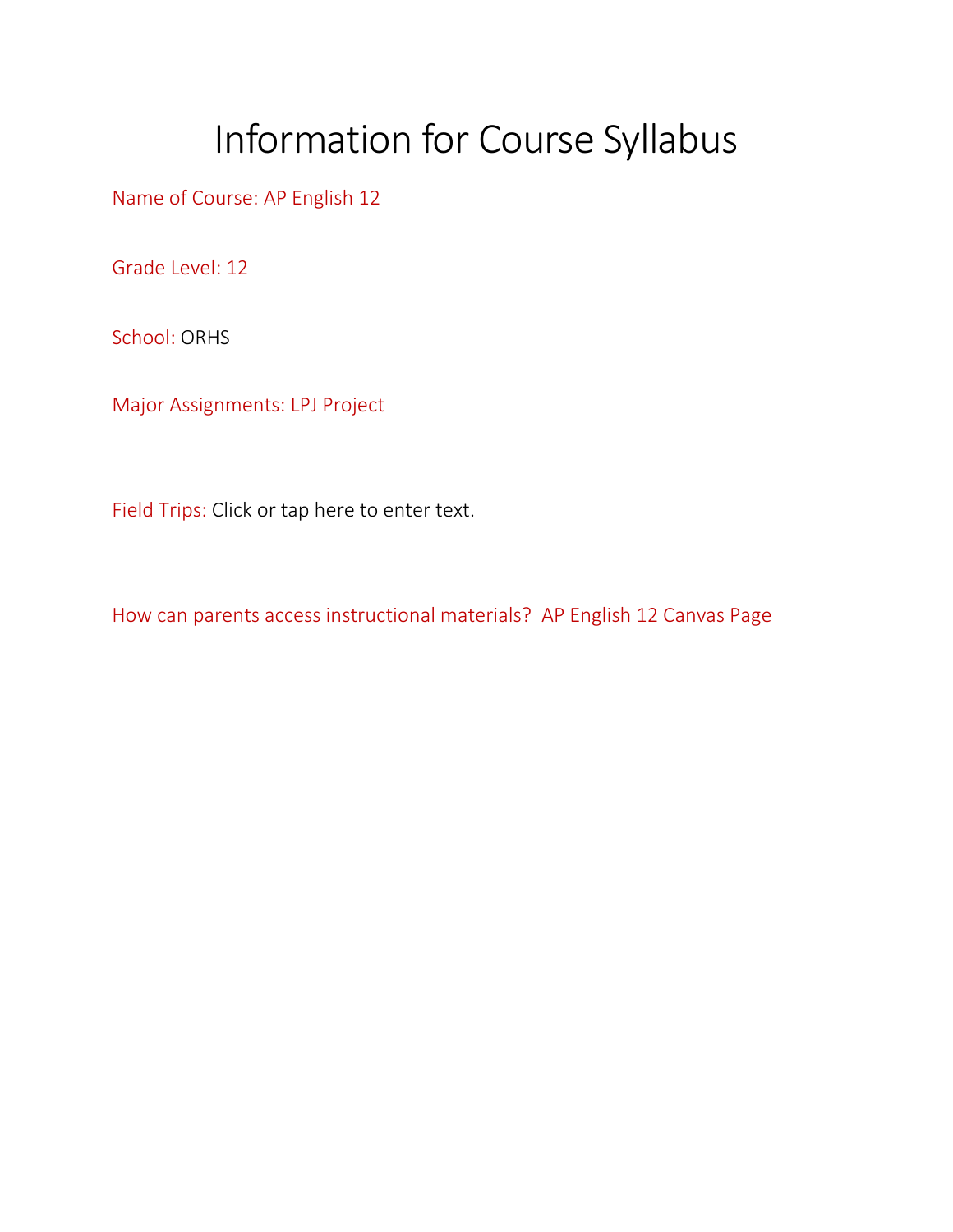| Grade               | <b>Unit Topics</b>                      | <b>College Board Standards</b>                                                                                                                                                                                                                                                                                                                                                                                                                                                                                                                                                                      |
|---------------------|-----------------------------------------|-----------------------------------------------------------------------------------------------------------------------------------------------------------------------------------------------------------------------------------------------------------------------------------------------------------------------------------------------------------------------------------------------------------------------------------------------------------------------------------------------------------------------------------------------------------------------------------------------------|
| <b>Term</b>         |                                         |                                                                                                                                                                                                                                                                                                                                                                                                                                                                                                                                                                                                     |
| Semester<br>2 Weeks | Short Fiction I<br>The Canterbury Tales | 1.A Identify and describe what<br>specific textual details<br>reveal about a character, that<br>character's perspective, and<br>that character's motives.<br>2.A Identify and describe specific<br>textual details that convey or<br>reveal a setting.<br>3.A Identify and describe<br>how plot orders events in<br>a narrative.<br>3.B Explain the function of a<br>particular sequence of events<br>in a plot.<br>4.A Identify and describe the<br>narrator or speaker of a text.<br>4.B Identify and explain the<br>function of point of view in<br>a narrative.<br>7.A Develop a paragraph that |
|                     |                                         | includes 1) a claim that<br>requires defense with<br>evidence from the text and<br>2) the evidence itself.                                                                                                                                                                                                                                                                                                                                                                                                                                                                                          |
| 2 Weeks             | Poetry I (Renaissance<br>and Pastoral)  | 1.A Identify and describe what<br>specific textual details<br>reveal about a character, that<br>character's perspective, and<br>that character's motives.<br>3.C Explain the function of<br>structure in a text.<br>3.D Explain the function of<br>contrasts within a text.<br>5.B Explain the function of<br>specific words and phrases<br>in a text.<br>6.A Identify and explain the<br>function of a simile.<br>6.B Identify and explain the<br>function of a metaphor.<br>7.A Develop a paragraph that                                                                                          |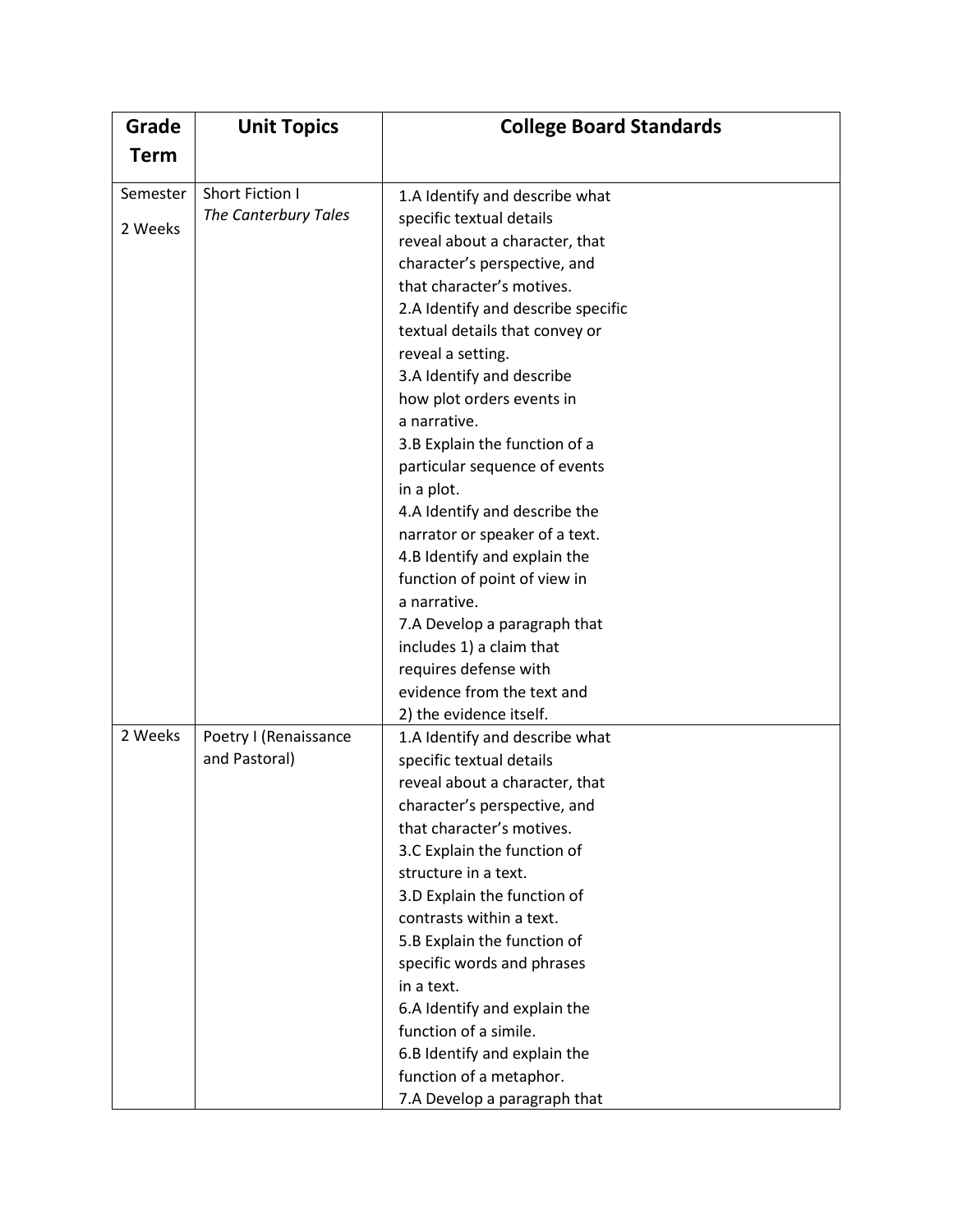|         |                        | includes 1) a claim that           |
|---------|------------------------|------------------------------------|
|         |                        | requires defense with              |
|         |                        | evidence from the text and         |
|         |                        | 2) the evidence itself.            |
| 2 Weeks | Longer Fiction/Drama I | 1.A Idenify and describe what      |
|         |                        | specific textual details           |
|         | Hamlet                 | reveal about a character, that     |
|         |                        | character's perspective, and       |
|         |                        | that character's motives.          |
|         |                        | 1.B Explain the function of        |
|         |                        | a character changing or            |
|         |                        | remaining unchanged.               |
|         |                        | 2.A Identify and describe specific |
|         |                        | textual details that convey or     |
|         |                        | reveal a setting.                  |
|         |                        | 3.E Explain the function of a      |
|         |                        | significant event or related set   |
|         |                        | of significant events in a plot.   |
|         |                        | 3.F Explain the function of        |
|         |                        | conflict in a text.                |
|         |                        | 7.A Develop a paragraph that       |
|         |                        | includes 1) a claim that           |
|         |                        | requires defense with              |
|         |                        | evidence from the text and         |
|         |                        | 2) the evidence itself.            |
|         |                        | 7.B Develop a thesis statement     |
|         |                        | that conveys a defensible          |
|         |                        | claim about an interpretation      |
|         |                        | of literature and that may         |
|         |                        | establish a line of reasoning.     |
|         |                        | 7.C Develop commentary that        |
|         |                        | establishes and explains           |
|         |                        | relationships among                |
|         |                        | textual evidence, the line of      |
|         |                        | reasoning, and the thesis.         |
|         |                        | 7.D Select and use relevant and    |
|         |                        | sufficient evidence to both        |
|         |                        | develop and support a line         |
|         |                        | of reasoning.                      |
|         |                        | 7.E Demonstrate control over the   |
|         |                        | elements of composition to         |
|         |                        | communicate clearly.               |
| 2 Weeks | Short Fiction II       | 1.A Identify and describe what     |
|         |                        | specific textual details           |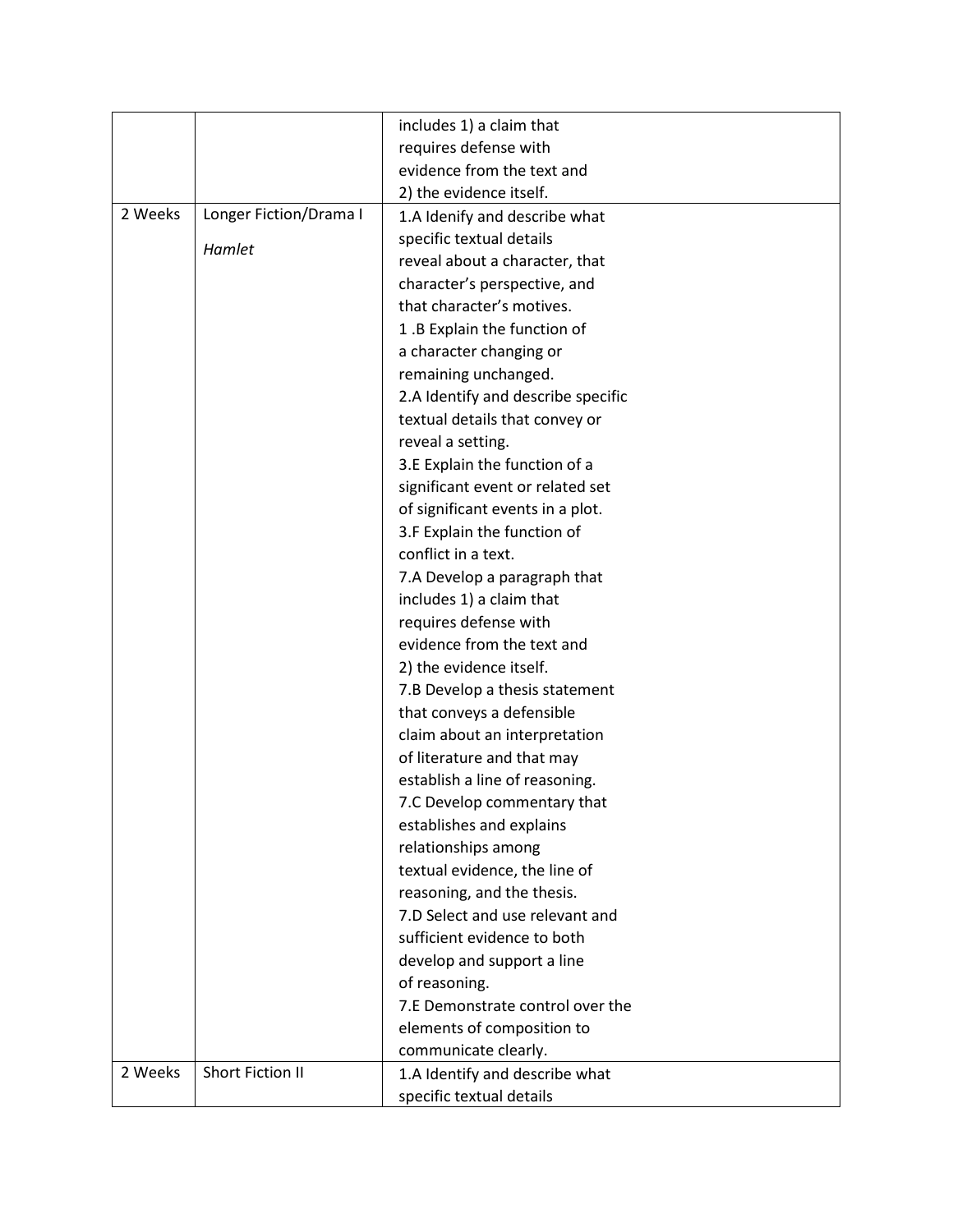| (Various Short Stories, | reveal about a character, that     |
|-------------------------|------------------------------------|
| Victorian and Modern)   | character's perspective, and       |
|                         | that character's motives.          |
|                         | 1.C Explain the function of        |
|                         | contrasting characters.            |
|                         | 1.D Describe how textual           |
|                         | details reveal nuances and         |
|                         | complexities in characters'        |
|                         | relationships with one another.    |
|                         | 2.B Explain the function of        |
|                         | setting in a narrative.            |
|                         | 2.C Describe the relationship      |
|                         | between a character and            |
|                         | a setting.                         |
|                         | 3.A Identify and describe how plot |
|                         | orders events in a narrative.      |
|                         | 3.D Explain the function of        |
|                         | contrasts within a text.           |
|                         | 4.A Identify and describe the      |
|                         | narrator or speaker of a text.     |
|                         | 4.B Identify and explain the       |
|                         | function of point of view in       |
|                         | a narrative.                       |
|                         | 4.C Identify and describe details, |
|                         | diction, or syntax in a text       |
|                         | that reveal a narrator's or        |
|                         | speaker's perspective.             |
|                         | 7.B Develop a thesis statement     |
|                         | that conveys a defensible          |
|                         | claim about an interpretation      |
|                         | of literature and that may         |
|                         | establish a line of reasoning.     |
|                         | 7.C Develop commentary that        |
|                         | establishes and explains           |
|                         | relationships among                |
|                         | textual evidence, the line of      |
|                         | reasoning, and the thesis.         |
|                         | 7.D Select and use relevant and    |
|                         | sufficient evidence to both        |
|                         | develop and support a line         |
|                         | of reasoning.                      |
|                         | 7.E Demonstrate control over the   |
|                         | elements of composition to         |
|                         | communicate clearly.               |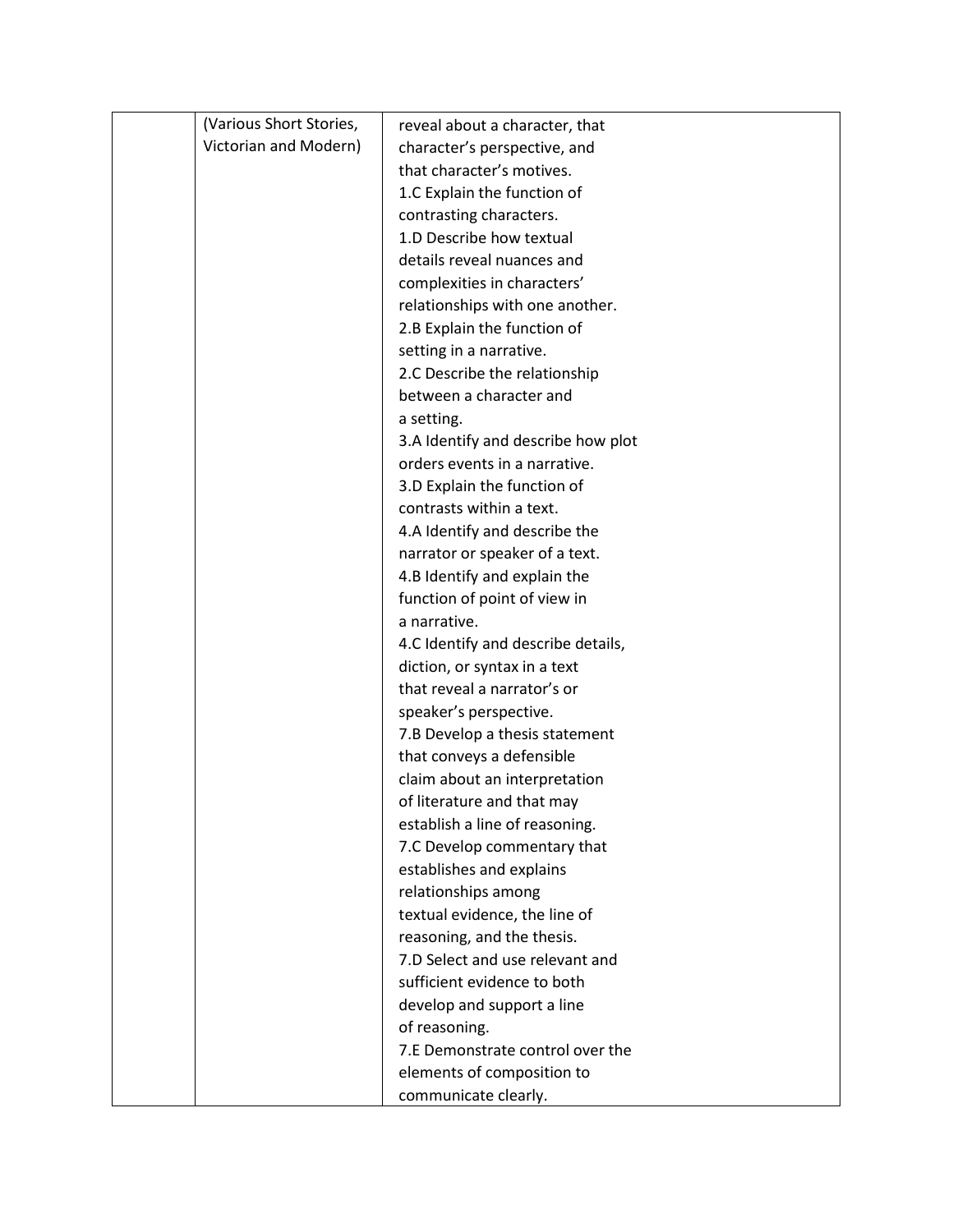| 2 Weeks | Poetry II (Romantic and  | 3.C Explain the function of      |
|---------|--------------------------|----------------------------------|
|         | Victorian)               | structure in a text.             |
|         |                          | 5.A Distinguish between the      |
|         |                          | literal and figurative meanings  |
|         |                          | of words and phrases.            |
|         |                          | 5.B Explain the function of      |
|         |                          | specific words and phrases in    |
|         |                          | a text.                          |
|         |                          | 5.D Identify and explain the     |
|         |                          | function of an image             |
|         |                          | or imagery.                      |
|         |                          | 6.B Identify and explain the     |
|         |                          | function of a metaphor.          |
|         |                          | 6.C Identify and explain the     |
|         |                          | function of personification.     |
|         |                          | 6.D Identify and explain the     |
|         |                          | function of an allusion.         |
|         |                          | 7.B Develop a thesis statement   |
|         |                          | that conveys a defensible        |
|         |                          | claim about an interpretation    |
|         |                          | of literature and that may       |
|         |                          | establish a line of reasoning.   |
|         |                          | 7.C Develop commentary that      |
|         |                          | establishes and explains         |
|         |                          | relationships among              |
|         |                          | textual evidence, the line of    |
|         |                          | reasoning, and the thesis.       |
|         |                          | 7.D Select and use relevant and  |
|         |                          | sufficient evidence to both      |
|         |                          | develop and support a line       |
|         |                          | of reasoning.                    |
|         |                          | 7.E Demonstrate control over the |
|         |                          | elements of composition to       |
|         |                          | communicate clearly.             |
| 2 Weeks | Longer Fiction/Drama II  | 1.A Identify and describe what   |
|         | <b>Heart of Darkness</b> | specific textual details         |
|         |                          | reveal about a character, that   |
|         |                          | character's perspective, and     |
|         |                          | that character's motives.        |
|         |                          | 1.C Explain the function of      |
|         |                          | contrasting characters.          |
|         |                          | 1.E Explain how a character's    |
|         |                          | own choices, actions, and        |
|         |                          | speech reveal complexities       |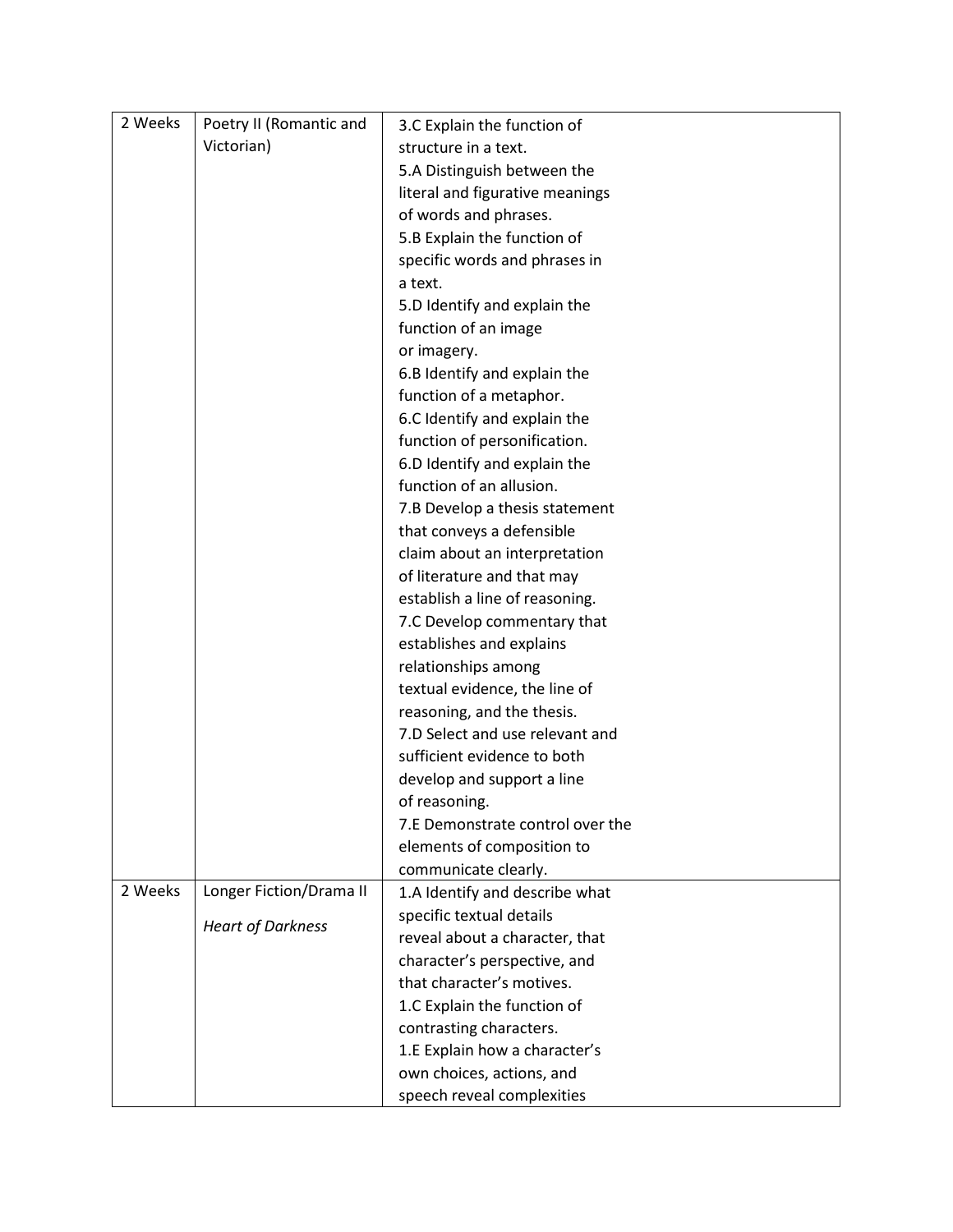|         |                   | in that character, and             |
|---------|-------------------|------------------------------------|
|         |                   | explain the function of those      |
|         |                   | complexities.                      |
|         |                   | 3.A Identify and describe how plot |
|         |                   | orders events in a narrative.      |
|         |                   | 3.B Explain the function of a      |
|         |                   | particular sequence of events      |
|         |                   | in a plot.                         |
|         |                   | 3.D Explain the function of        |
|         |                   | contrasts within a text.           |
|         |                   | 4.C Identify and describe details, |
|         |                   | diction, or syntax in a text       |
|         |                   | that reveal a narrator's or        |
|         |                   | speaker's perspective.             |
|         |                   | 4.D Explain how a narrator's       |
|         |                   | reliability affects a narrative.   |
|         |                   | 5.C Identify and explain the       |
|         |                   | function of a symbol.              |
|         |                   | 7.B Develop a thesis statement     |
|         |                   | that conveys a defensible          |
|         |                   | claim about an interpretation      |
|         |                   | of literature and that may         |
|         |                   | establish a line of reasoning.     |
|         |                   | 7.C Develop commentary that        |
|         |                   | establishes and explains           |
|         |                   | relationships among                |
|         |                   | textual evidence, the line of      |
|         |                   | reasoning, and the thesis.         |
|         |                   | 7.D Select and use relevant and    |
|         |                   | sufficient evidence to both        |
|         |                   | develop and support a line         |
|         |                   | of reasoning.                      |
|         |                   | 7.E Demonstrate control over the   |
|         |                   | elements of composition to         |
|         |                   | communicate clearly.               |
| 2 Weeks | Short Fiction III | 1.B Explain the function of        |
|         |                   | a character changing or            |
|         |                   | remaining unchanged.               |
|         |                   | 1.D Describe how textual           |
|         |                   | details reveal nuances and         |
|         |                   | complexities in characters'        |
|         |                   | relationships with one another.    |
|         |                   | 2.B Explain the function of        |
|         |                   | setting in a narrative.            |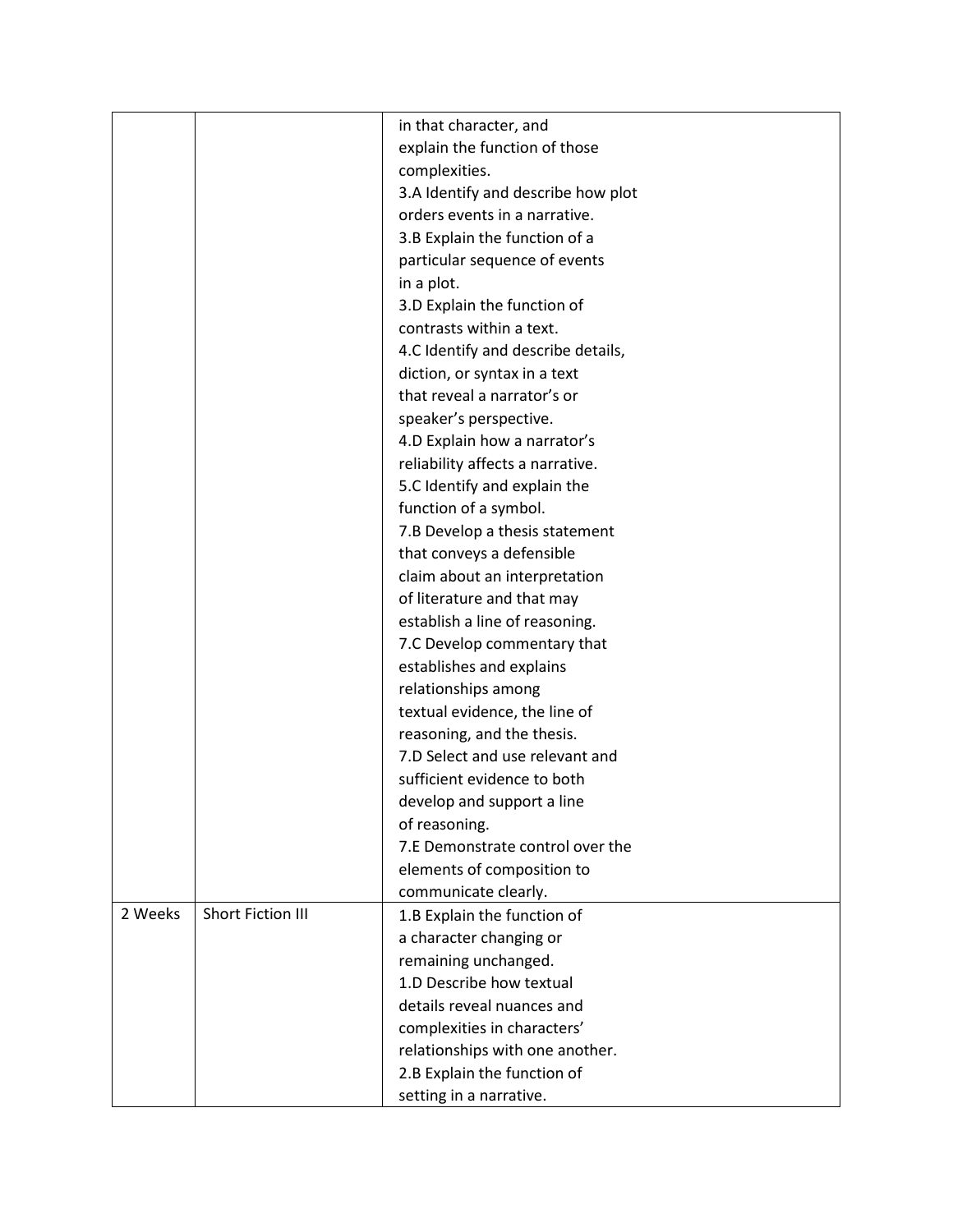|         |                        | 2.C Describe the relationship      |
|---------|------------------------|------------------------------------|
|         |                        | between a character and            |
|         |                        | a setting.                         |
|         |                        | 3.A Identify and describe how plot |
|         |                        | orders events in a narrative.      |
|         |                        | 3.B Explain the function of a      |
|         |                        | particular sequence of events      |
|         |                        | in a plot.                         |
|         |                        |                                    |
|         |                        | 4.D Explain how a narrator's       |
|         |                        | reliability affects a narrative.   |
|         |                        | 5.C Identify and explain the       |
|         |                        | function of a symbol.              |
|         |                        | 5.D Identify and explain the       |
|         |                        | function of an image               |
|         |                        | or imagery.                        |
|         |                        | 6.A Identify and explain the       |
|         |                        | function of a simile.              |
|         |                        | 6.C Identify and explain the       |
|         |                        | function of personification.       |
|         |                        | 7.B Develop a thesis statement     |
|         |                        | that conveys a defensible          |
|         |                        | claim about an interpretation      |
|         |                        | of literature and that may         |
|         |                        | establish a line of reasoning.     |
|         |                        | 7.C Develop commentary that        |
|         |                        | establishes and explains           |
|         |                        | relationships among                |
|         |                        | textual evidence, the line of      |
|         |                        | reasoning, and the thesis.         |
|         |                        | 7.D Select and use relevant and    |
|         |                        | sufficient evidence to both        |
|         |                        | develop and support a line         |
|         |                        | of reasoning.                      |
| 2 Weeks | Poetry III (Modern and | 3.C Explain the function of        |
|         | Post Modern)           | structure in a text.               |
|         |                        | 3.D Explain the function of        |
|         |                        | contrasts within a text.           |
|         |                        | 5.B Explain the function of        |
|         |                        | specific words and phrases in      |
|         |                        | a text.                            |
|         |                        | 5.C Identify and explain the       |
|         |                        | function of a symbol.              |
|         |                        | 6.B Identify and explain the       |
|         |                        | function of a metaphor.            |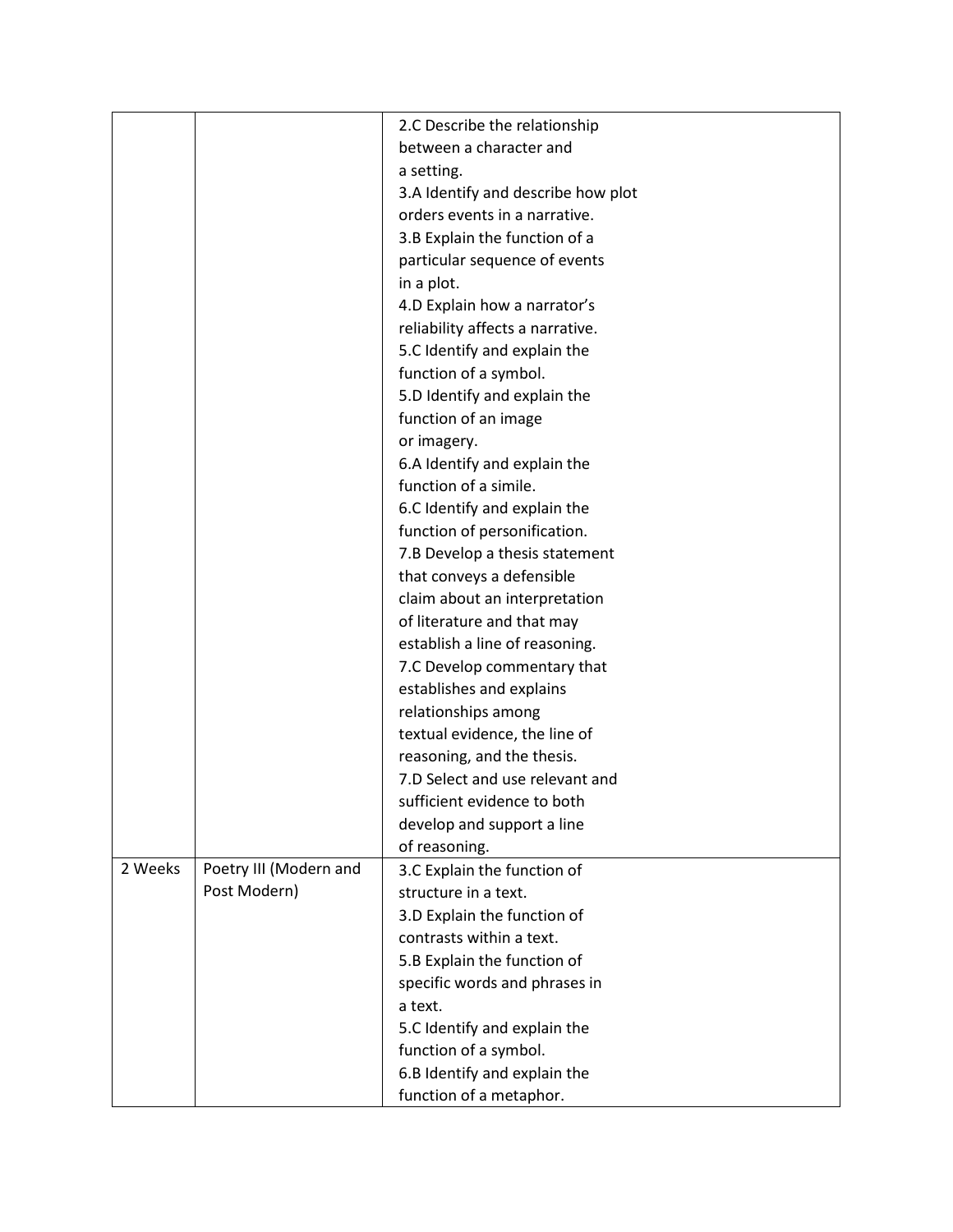|         |                          | 6.D Identify and explain the     |
|---------|--------------------------|----------------------------------|
|         |                          | function of an allusion.         |
|         |                          | 7.B Develop a thesis statement   |
|         |                          | that conveys a defensible        |
|         |                          | claim about an interpretation    |
|         |                          | of literature and that may       |
|         |                          | establish a line of reasoning.   |
|         |                          | 7.C Develop commentary that      |
|         |                          | establishes and explains         |
|         |                          | relationships among              |
|         |                          | textual evidence, the line of    |
|         |                          | reasoning, and the thesis.       |
|         |                          | 7.D Select and use relevant and  |
|         |                          | sufficient evidence to both      |
|         |                          | develop and support a line       |
|         |                          |                                  |
|         |                          | of reasoning.                    |
|         |                          | 7.E Demonstrate control over the |
|         |                          | elements of composition to       |
|         |                          | communicate clearly.             |
| 2 Weeks | Longer Fiction/Drama III | 1.B Explain the function of      |
|         | (Power and the Glory or  | a character changing or          |
|         | Lady Windermere's Fan    | remaining unchanged.             |
|         | or Grendel               | 1.E Explain how a character's    |
|         |                          | own choices, actions, and        |
|         |                          | speech reveal complexities       |
|         |                          | in that character, and           |
|         |                          | explain the function of those    |
|         |                          | complexities.                    |
|         |                          | 3.E Explain the function of a    |
|         |                          | significant event or related     |
|         |                          | set                              |
|         |                          | of significant events in a plot. |
|         |                          | 3.F Explain the function of      |
|         |                          | conflict in a                    |
|         |                          | text.                            |
|         |                          | 4.C Identify and describe        |
|         |                          | details,                         |
|         |                          | diction, or syntax in a text     |
|         |                          | that reveal a narrator's or      |
|         |                          | speaker's perspective.           |
|         |                          | 7.B Develop a thesis             |
|         |                          | statement                        |
|         |                          | that conveys a defensible        |
|         |                          | claim about an interpretation    |
|         |                          | of literature and that may       |